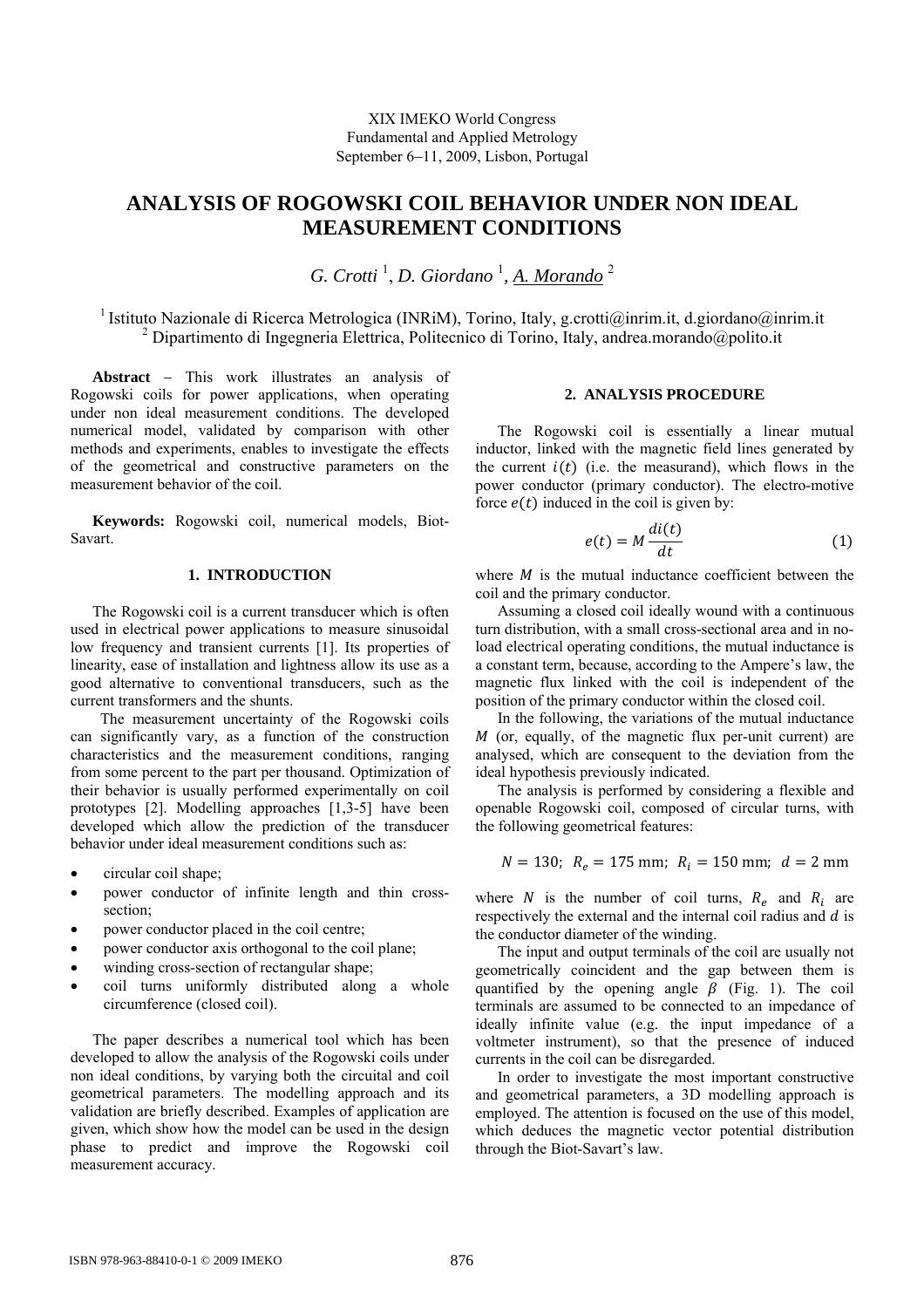

Fig. 1 : Geometrical features of the Rogowski coil.

The calculation of the magnetic flux linked with the coil is then performed through the line integral of the magnetic potential vector along the coil turns. A two-dimensional (2D) model, based on the Finite Element Method (FEM), is also used to validate the 3D results.

The modelling analysis allows the quantification of the behavior of a Rogowski coil as a function of the:

- positions of the power conductor with respect to the coil centre;
- opening angle  $\beta$  values;
- coil eccentricity:
- non-orthogonal orientation of the primary conductor axis with respect to the coil plane;

Moreover the following issues can be handled:

- influence of external magnetic field sources;
- presence of a compensation turn or a counter-wound coil;
- non-uniform distribution of the turns along the coil;
- different shapes of the primary conductor (circular and bar-type).

Some results obtained by the model are compared with experiments performed in the high current laboratory of the Istituto Nazionale di Ricerca Metrologica (INRiM) of Torino by using a commercial Rogowski coil.

# **3. MODELLING AND EXPERIMENTAL APPROACHES**

### *3.1. Numerical models*

The 3D model is developed by computing the magnetic potential vector per-unit current  $\vec{A}$ , through the Biot-Savart's law. The linked flux and the mutual inductance  $M$  with the coil are then evaluated by integrating the magnetic potential along the coil turns.

First, the vector potential  $\vec{A}$  is calculated according to the relationship:

$$
\vec{A} = \frac{\mu_0}{4\pi} \int\limits_{\ell} \frac{d\vec{l}}{\rho} \tag{2}
$$

where  $\mu_0 = 4\pi \cdot 10^{-7}$  H/m is the absolute magnetic permeability of the empty space,  $\rho$  is the distance between the field source and the computational point in the coil,  $\ell$  is the length of the primary conductor. The mutual inductance coefficient is then computed, thanks to the Stokes' theorem, as:

$$
M = \int_{\Gamma} \vec{A} \cdot d\vec{\gamma} \tag{3}
$$

where  $\Gamma$  is the coil helical profile. Equations (2) and (3) are handled numerically. A preliminary evaluation of the weight of the discretization steps is carried out, in order to obtain reliable results. To this end, several values of the primary conductor length and of the coil turn elementary divisions are considered. A conductor length of 22 m and 800 divisions per turn are adopted in the following investigations. A further increase of the conductor length and of the turn divisions does not modify appreciably the results.

An helical winding is built according to the following equation system, defined according to the Cartesian reference system *xyz* (see Fig. 2), centered in the coil centre:

$$
\begin{cases}\nx = [r \cdot cos\gamma + R] \cdot cos\theta \\
y = [r \cdot cos\gamma + R] \cdot sin\theta \\
z = r \cdot sin\gamma\n\end{cases}
$$
\n(4)

where R is the average coil radius, r the turn radius,  $\theta$  the angle in the *x*-*y* plane and  $\gamma$  the angle in the *y'*-*z'* plane, defined according to the local coordinates *x'y'z'* which refer to a single turn.



Fig. 2: Reference system for the coil building.

The relations (4) allow the description of a Rogowski coil made of: a) a single winding; b) a single winding plus a compensation turn and c) a winding with a counter-wound compensation winding.

The results obtained with the 3D model are validated by comparison with the values computed with a FEM model. The 2D FEM model is based on a magnetic potential vector weak formulation, which uses a meshing technique with triangular elements and first order shape functions.

Table 1 shows the comparison between the results obtained with the two methods, where the mutual inductance values refer to a coil with the circular shape primary conductor in centred position. Under this hypothesis, the flux linked with the coil can be also analytically computed.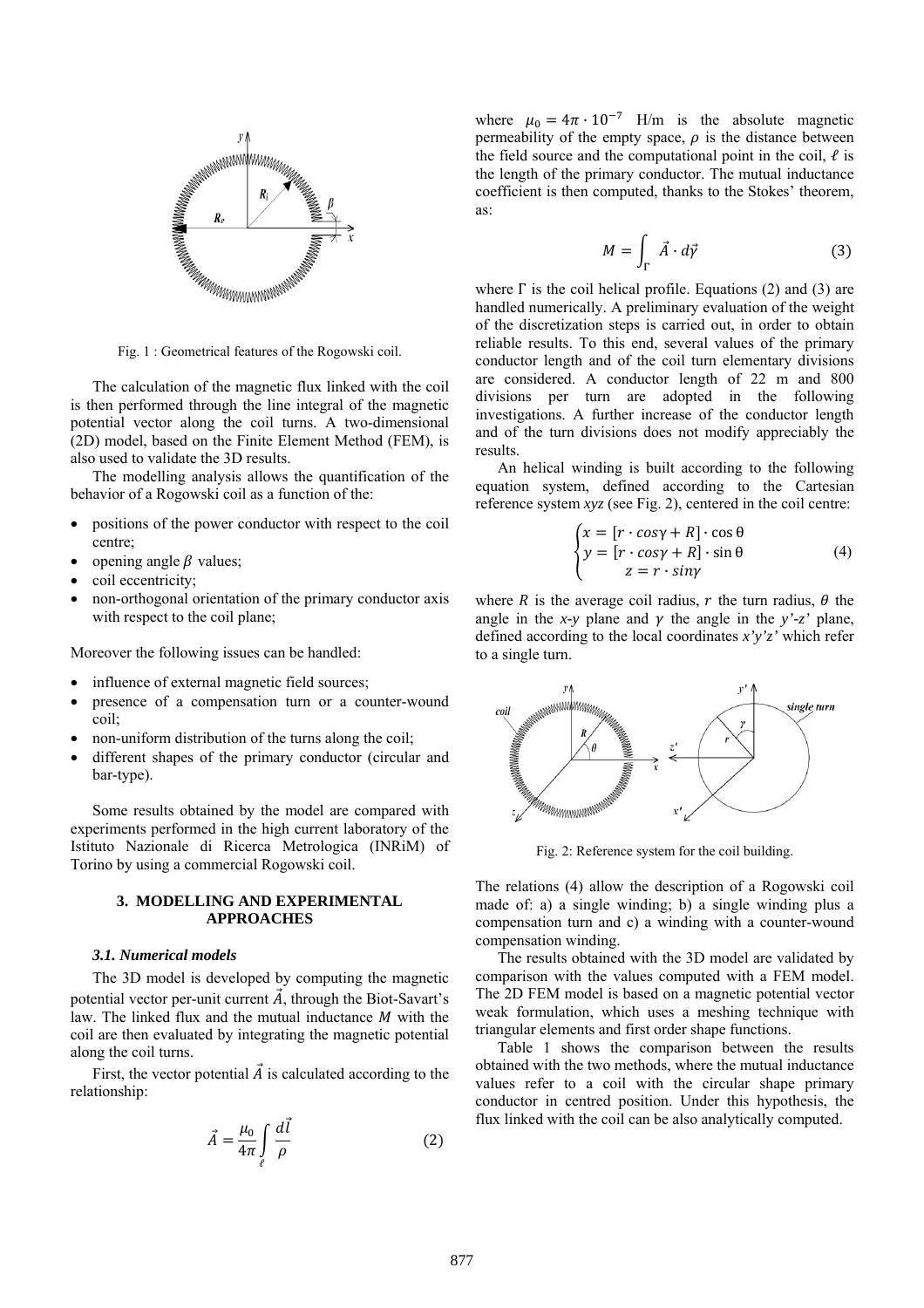| <b>Computation</b>          | Linked magnetic flux (nWb) |  |
|-----------------------------|----------------------------|--|
| <b>3D Biot-Savart model</b> | 78.6470                    |  |
| FEM                         | 78.2131                    |  |
| <b>Analytical</b>           | 78.2139                    |  |

Table 1: Comparison between the 3D, 2D and analytical computations.

A deviation of about 0.5 % is found between the result obtained by the 3D model and those computed analytically and by FEM. This deviation can be explained by considering that in the FEM and in the analytical computation a continuous turn distribution is considered, while in the 3D analysis the magnetic flux is linked with the actual coil helix.

## *3.2. Experimental set-up*

The measurements are carried out under sinusoidal supply at power frequency, feeding a Y-bar system which is adopted to minimize the stray magnetic fields produced by the current flowing in the main circuit. The standard current transformer (CT) is placed at one of the Y-system terminals, the Rogowski coil at the other one. The mutual inductance value is deduced from the ratio of the rms value of the measured voltage (from the Rogowski coil integrator output,  $V_{coil}$ ) to the rms current measured by the CT ( $V_{ct}$   $_r/R$ ). The generation and measurement systems are schematically presented in Fig. 3.



Fig. 3: Scheme of the experimental set-up.

The flexible coil with a primary conductor of rectangular section and the power circuit are shown in Fig. 4a) and 4b), respectively.

## **4. RESULTS AND DISCUSSION**

The results presented in the following are normalized to the reference value  $M_0$  which is the mutual inductance under ideal conditions (centred primary conductor and closed coil).

In the first tests, a primary conductor of circular shape is displaced with respect to the coil centre along the x-axis (Fig. 1), having assumed different values of the opening



Fig. 4: Experimental setup: a) Rogowski coil with primary conductor displaced with respect to the coil center b) test power circuit.

value  $\beta$ . As expected, the deviation  $\Delta M$  of the normalized mutual inductance from unity is significant when the conductor is close to the coil terminals, where the gap causes a decrease of the mutual inductance (see Fig. 5a). This deviation increases with the opening angle β (see Fig. 5b).

The model also enables to analyse the effects of a nonuniform coil turn distribution. The helical coil description is carried out by assigning a weight  $(p)$  to the coil pitch of each single turn. Some turn pitches are assigned by the user and the others are consequently recomputed with a uniform weight. By defining  $m$  as the number of the turns whose pitch is modified and concentrating these turns in proximity to the coil terminals, the influence of the primary conductor displacements on the mutual inductance is, as expected, strongly reduced. The improved turn configuration, that allows the minimization of the deviation of the mutual inductance with respect to the reference value, clearly depends on the air gap between the coil terminals; in fact, the number of turns, whose pitch is modified, increases with the  $\beta$  angle value.

Fig. 6 shows the normalized mutual inductance as a function of the distance of the primary conductor from the coil centre with an improved turn distribution ( $p = 0.9$ ,  $m = m<sub>T</sub>$ ). The deviation values are compared with those obtained with a uniform turn distribution, which are reported in brackets.

An improved turn distribution plays an important role in the compensation of the effects due to an external magnetic field source. Fig. 7 shows the behavior of the mutual inductance of a coil when a linear current-carrying conductor (e.g. a return conductor carrying the same current) is placed parallel to the primary conductor, at a distance *D* from the coil centre. The numerical values are compared by adopting both a uniform and a non-uniform turn distributions. The reduction of the deviation, as a function of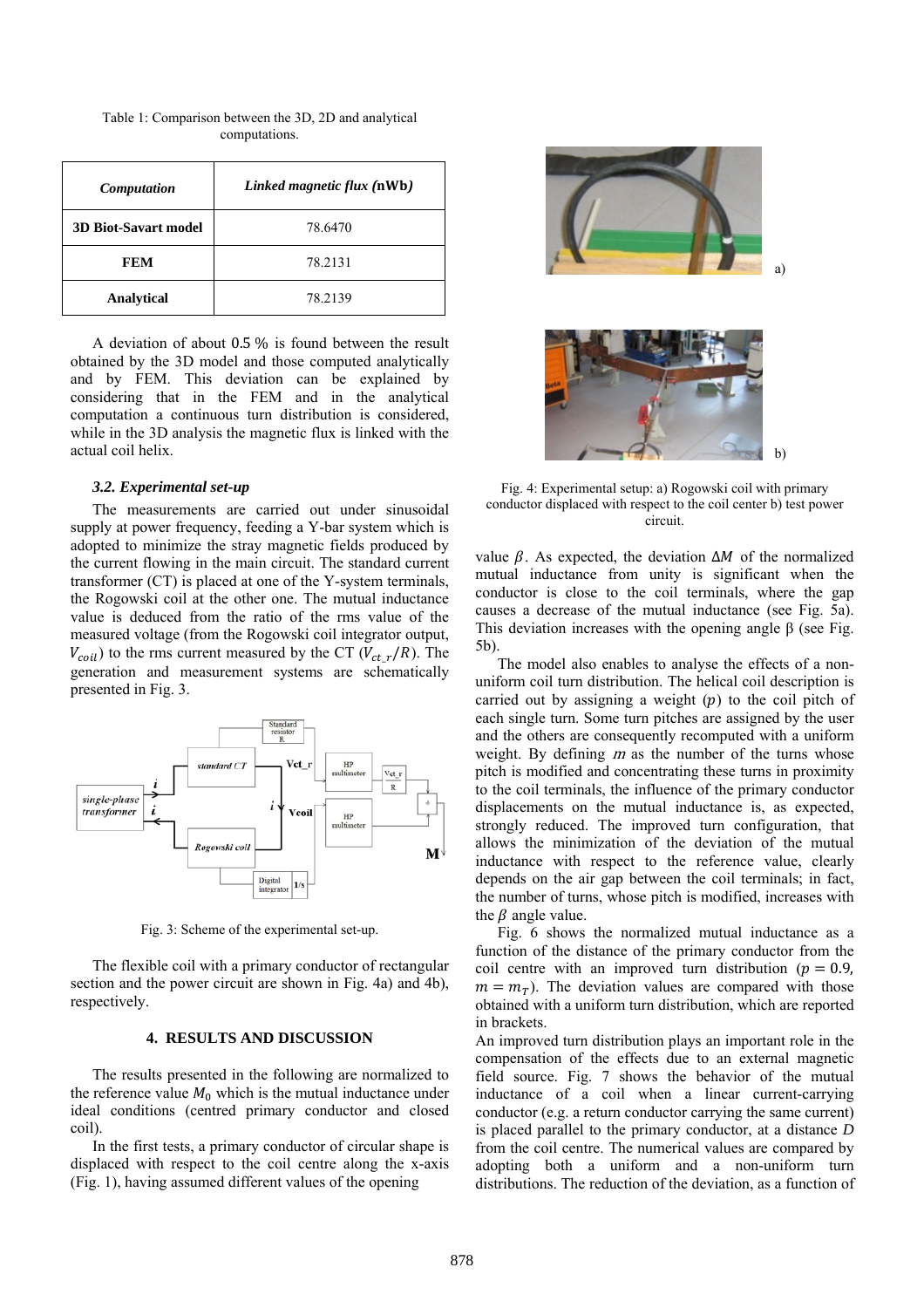the position of the primary conductor with respect to the coil centre, is very significant (see Fig. 7).



Position of the primary conductor with respect to the coil centre (mm)



Fig. 5: Behavior of the normalized mutual inductance as a function of: a) the primary conductor position, b) the opening angle  $\beta$ .



 Fig. 6: Normalized mutual inductance behavior, with improved turn distributions. Values in brackets are obtained with a uniform turn distribution.



Fig. 7: Effects on the mutual inductance of a return conductor, with a uniform and a non-uniform turn distribution.

To analyse the influence of a non-circular shape of the coil, two elliptical shapes are investigated with different eccentricity values ( $e = 0.45$  and  $e = 0.68$ ), where the parameter  $e$  is defined by considering the major axis of the ellipse along the *x-*axis (Fig. 8).

The comparison between the studied cases is plotted in Fig. 8 where the mutual inductance varies as a function of the horizontal position of the circular primary conductor. The eccentricity effect increases the deviation with respect to the circular shape when the conductor is a few centimetres away the centre.



Position of the primary conductor with respect to the coil centre (mm)

## Fig. 8: Normalized mutual inductance behavior with elliptical coils.

As well known, the behavior of the Rogowski coil is significantly affected by the presence of external fields having components along the coil axis (*z*-axis), as those generated by conductors which lay in the same plane of the device. As an example, Fig. 9 well clarifies how the flux generated by the external conductor links the entire coil circumference inducing an additional electromotive force. The final effect is an uncorrected indication of the current value to be measured. In order to quantify this discrepancy,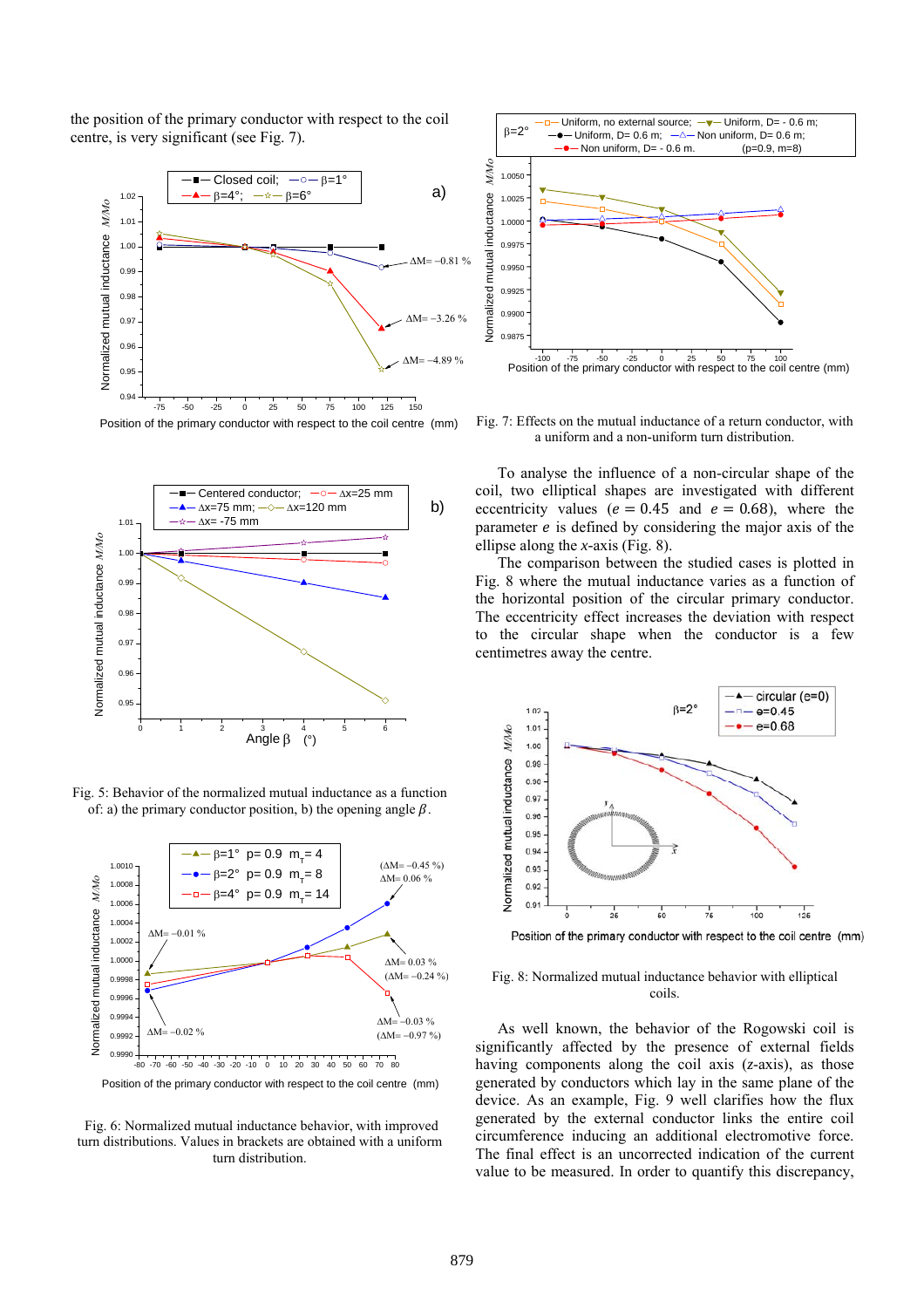a unitary current is considered, which flows in the conductor posed in the coil plane, at a distance *D* from the coil centre, when the same current is assumed in the main conductor (see Fig. 9).



Fig. 9: Influence of an external conductor on the coil measurement.

If the current which flows in the primary and in the external conductor is equal to 1 A, the influence of the external source can be quantified by considering an equivalent current which, flowing in the primary conductor (in absence of the external one), should generate the same magnetic flux totally linked by the coil. In the first column of Table 2, the strong influence of the external field is put in evidence. A compensation turn, wound in the opposite direction with respect to the main coil, or a second winding, with the same number of turns wound in the opposite direction with respect to the main one [6], are efficiently used for the compensation of the effects due to the external field having components along the coil axis (*z*-axis). Rogowski coils with a compensation turn and of a double coil with a counter-wound winding are illustrated, respectively, in Fig. 10a) and Fig. 10b).



Fig. 10: Plotting of the coil with a) a counter-wound winding, b) a compensation turn.

Table 2 quantifies the advantages deriving from adding a compensation turn and a counter-wound compensation winding to a single coil, with a linear conductor placed at the distance *D* from the coil centre. The influence of the external field is reduced of more than two orders of magnitude. In particular, the compensation with a counterwound winding, with the same number of turns of the main coil, reduces the deviation from the unitary current value to about  $1 \cdot 10^{-5}$ .

Table 2: Effects of the compensation turn and of the counterwound coil on a transversal magnetic field expressed through the equivalent current.

|           | <b>SINGLE</b><br>COL | Single<br>COIL+COMPEN-<br><b>SA TION TURN</b> | <b>SINGLE</b><br>COIL+COUNTER-<br><b>WOUND</b><br><b>COMPENSATION</b><br><b>WINDING</b> |
|-----------|----------------------|-----------------------------------------------|-----------------------------------------------------------------------------------------|
| $D=0.4$ m | 1.5525A              | 1.0017A                                       | 1 A                                                                                     |
| $D=0.7$ m | 1.3060 A             | 1.0008A                                       | 1 A                                                                                     |

The effects of the non-orthogonal positioning of the primary conductor axis with respect to the coil plane are then investigated. The analysis is carried out by considering several values of the tilt angle  $\alpha$ , for different coil gaps. Fig. 11 shows that an anti-symmetrical behavior occurs for positive and negative α values.

This effect can be considerably reduced by adopting a counter-wound winding, because the magnetic field, generated by the tilted primary conductor, introduces also field components along the coil axis. By using the double coil, the influence of the angle  $\alpha$  decreases of about one order of magnitude, as shown in Fig. 12.

As last analysis, a primary conductor with a rectangular cross-section is considered, modelling the bulk conductor with a number of thin conductors suitably positioned and assuming the opening angle  $\beta = 2^{\circ}$ .



Fig. 11: Normalized mutual inductance behavior with nonorthogonal position of the primary conductor.